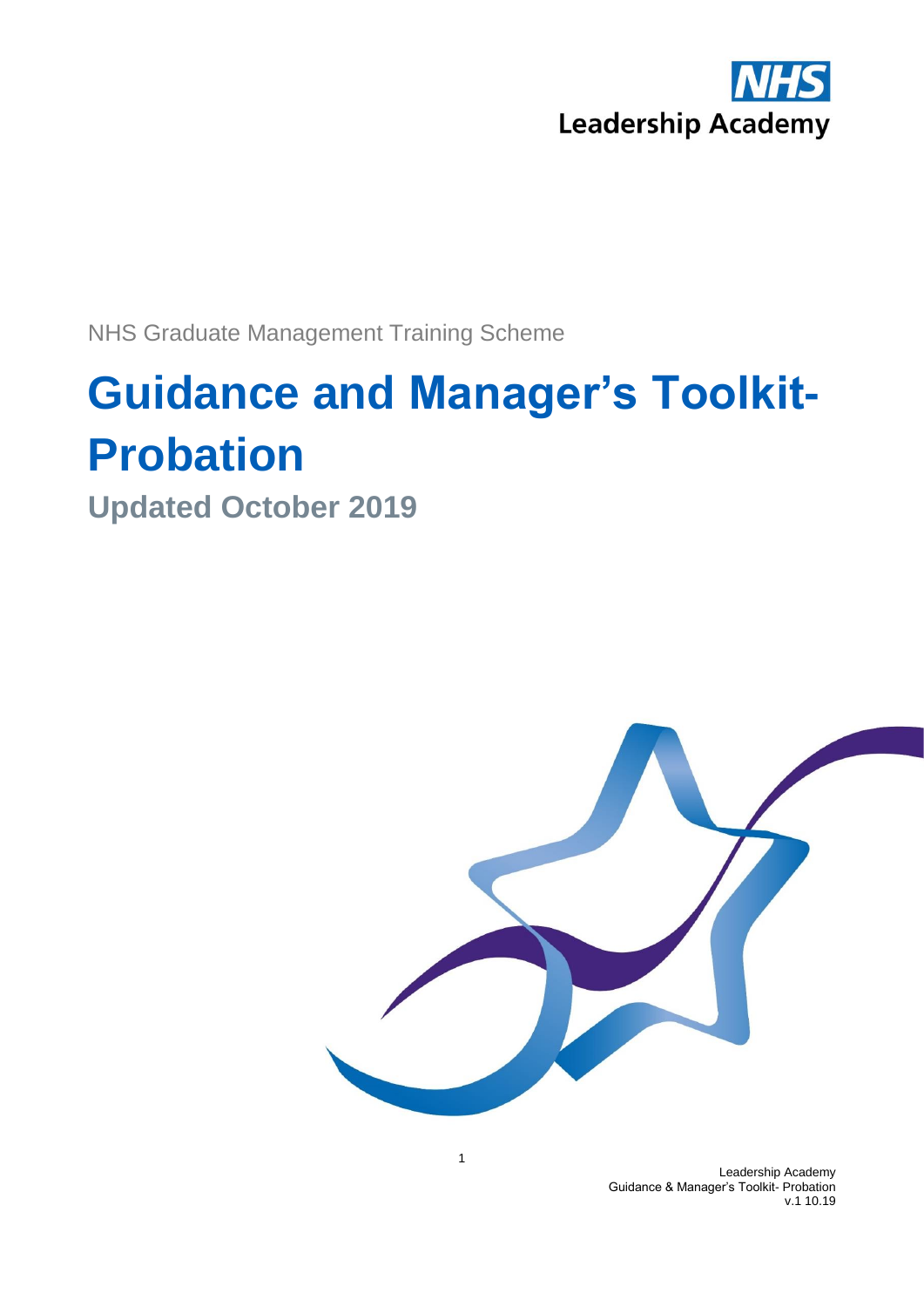

#### **Guidance and Manager's Toolkit** – Probation

| What is the<br><b>Probationary Period?</b> | It is a period of time during which a Trainee's suitability and<br>capability (including attendance) is objectively assessed to<br>ensure that they can undertake the requirements of the<br>Scheme. Clear expectations around performance and<br>conduct are established at the beginning of the probationary<br>period and are expected to be adhered to for the entirety of<br>the probationary period and on the Scheme. Please see<br>Appendix 1 - Probation and Performance Review<br>Timeline and Probation Review forms on GENI.                                                                                                                                                                                                                          |
|--------------------------------------------|-------------------------------------------------------------------------------------------------------------------------------------------------------------------------------------------------------------------------------------------------------------------------------------------------------------------------------------------------------------------------------------------------------------------------------------------------------------------------------------------------------------------------------------------------------------------------------------------------------------------------------------------------------------------------------------------------------------------------------------------------------------------|
|                                            | The probationary period provides an opportunity to allow a<br>two-way exchange with meaningful and constructive<br>feedback between managers and Trainees. It also gives<br>protection for the Scheme and for the Trainee as the<br>probation period provides a way for the Trainee to leave the<br>Scheme of their own accord without penalty or for the<br>Scheme to terminate a Trainee's contract early if there are<br>severe issues with suitability or capability despite reasonable<br>intervention and support.                                                                                                                                                                                                                                          |
|                                            | We refer to the Probation Policy in the offer letter that we<br>send to Trainees prior to commencing on the Scheme.                                                                                                                                                                                                                                                                                                                                                                                                                                                                                                                                                                                                                                               |
|                                            | As Placement Manager, you are the in the role of the line<br>manager, therefore, you are responsible for the following:                                                                                                                                                                                                                                                                                                                                                                                                                                                                                                                                                                                                                                           |
|                                            | Organising an introductory probationary review<br>meeting within 4 weeks of the first placement (as<br>sometimes orientation makes it difficult for Placement<br>Managers to spend time with Trainees);<br>Schedule and conduct follow-up probation review<br>meetings every 2 months with your Trainee in line<br>with the Probation and Performance Review<br><b>Timeline</b> (see Appendix 1 of this document);<br>Ensuring all probation review meetings follow a<br>formal, structured procedure and are recorded as<br>such (as set out in the Probation Review Form)<br>when reviewing and assessing the performance of<br>your Trainee;<br>All parts of the form should be utilised and completed<br>for each probation review meeting you have with your |
|                                            | Trainee.                                                                                                                                                                                                                                                                                                                                                                                                                                                                                                                                                                                                                                                                                                                                                          |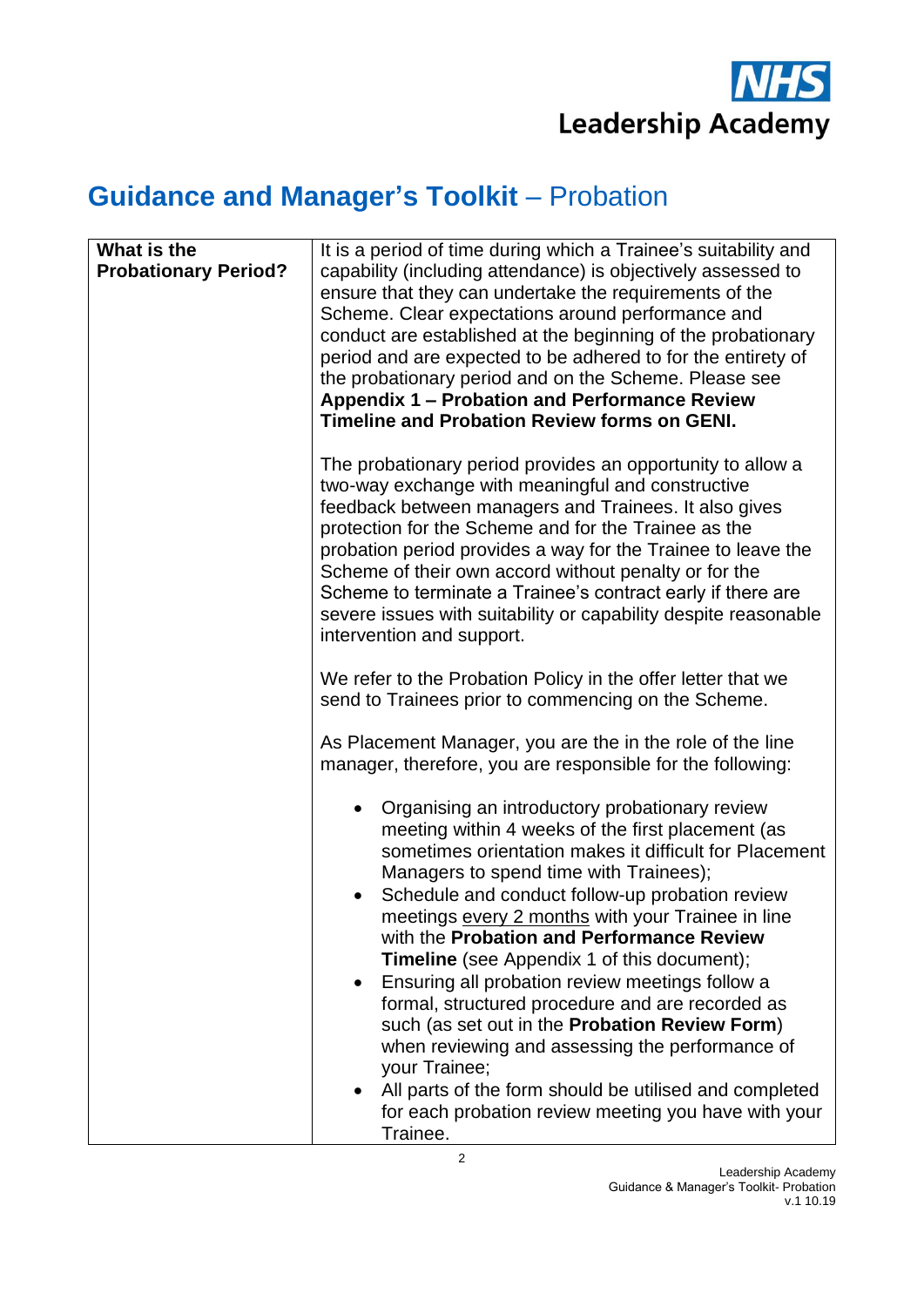

|                                                        | The Probation Review Form is located in the Reviews<br>section of <b>GENI</b> . A separate review form is also available for<br>the Final Probation Review and for the Final Probation<br>Review Following Extension (if applicable).<br>The areas for each probation review that need to be reviewed<br>with your Trainee are the following:<br>Performance objectives<br>٠<br>Competencies (per specialism)<br>Conduct<br><b>Attendance Expectations</b><br><b>Academic Attainment</b><br>$\bullet$<br>Personal and Continuing Professional Development<br>It is your responsibility to ensure the <b>Probation Review</b><br><b>Forms</b> are followed and completed at all stages of the<br>probationary period. Forms need to be completed on GENI<br>and saved as a record for every probation review meeting.<br><b>Competency achievement</b> must also be documented on<br>GENI in the Competencies. Additional meetings to the<br>probation reviews may be scheduled to sign off competency<br>achievement. These meetings should be locally led by the<br>Trainee. |
|--------------------------------------------------------|-------------------------------------------------------------------------------------------------------------------------------------------------------------------------------------------------------------------------------------------------------------------------------------------------------------------------------------------------------------------------------------------------------------------------------------------------------------------------------------------------------------------------------------------------------------------------------------------------------------------------------------------------------------------------------------------------------------------------------------------------------------------------------------------------------------------------------------------------------------------------------------------------------------------------------------------------------------------------------------------------------------------------------------------------------------------------------|
| <b>Introductory Probation</b><br><b>Review Meeting</b> | Within 4 weeks into the Trainee's first placement, you will<br>need to meet with your Trainee for their introductory<br>probation review meeting. This meeting will establish<br>performance parameters and expectations for the Trainee<br>during their first year and onwards.<br>A robust performance monitoring process is crucial in the<br>fast-track development of NHS Graduate Management<br>Trainees as future leaders.<br>This introductory probation review meeting should do the<br>following for your Trainee:<br>Motivate;<br>$\bullet$<br>Give clear objectives and measurements;<br>$\bullet$<br>Encourage;<br>٠<br>Provide room for coaching and reflection.                                                                                                                                                                                                                                                                                                                                                                                                |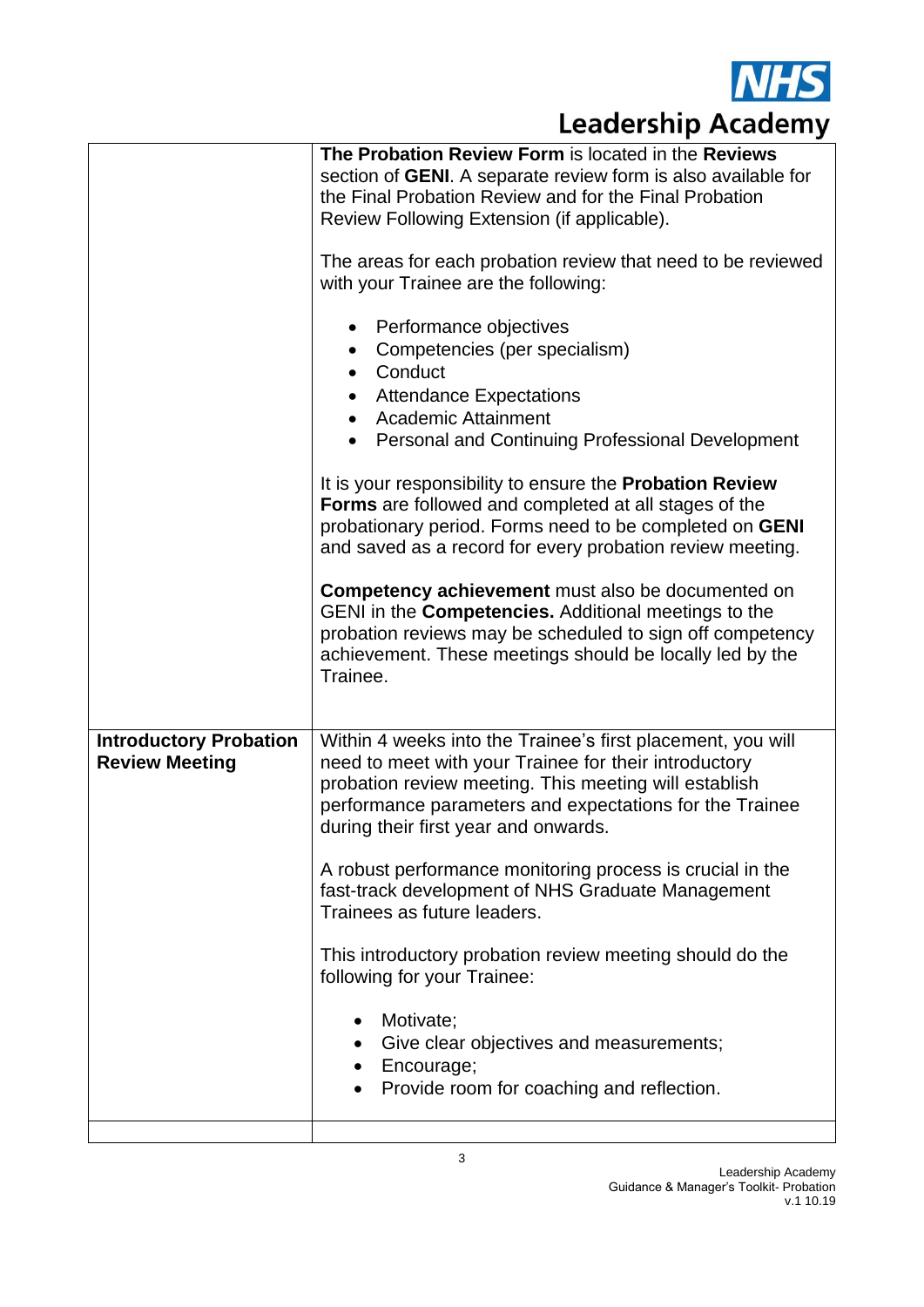

| <b>What is GENI?</b> | <b>GENI</b> is an online management information system that<br>has been tailored to help facilitate ongoing probation<br>reviews and subsequent performance monitoring<br>processes. It will be accessible by the Trainee,<br>Placement, Programme Managers and the Trainee Support<br>Manager.<br>GENI can be used for the following:<br>Management and storage of live, relevant<br>performance related documentation and<br>development records;<br>As an accessible information source for all parties<br>to monitor ongoing performance and success of<br>placements;<br>Recording education results.<br>During the probation period, Placement Managers are<br>responsible for updating and maintaining Probation<br>Review Forms for the length of the Trainee's probation<br>period. Once the Trainee has progressed onto Year 2 this |
|----------------------|-----------------------------------------------------------------------------------------------------------------------------------------------------------------------------------------------------------------------------------------------------------------------------------------------------------------------------------------------------------------------------------------------------------------------------------------------------------------------------------------------------------------------------------------------------------------------------------------------------------------------------------------------------------------------------------------------------------------------------------------------------------------------------------------------------------------------------------------------|
|                      | will transition to Performance Review Meetings.<br>The <b>Probation Review Forms</b> are located on <b>GENI</b> in the                                                                                                                                                                                                                                                                                                                                                                                                                                                                                                                                                                                                                                                                                                                        |
|                      | <b>Reviews</b> section.                                                                                                                                                                                                                                                                                                                                                                                                                                                                                                                                                                                                                                                                                                                                                                                                                       |
|                      | There are 3 different types of Probation Review Forms<br>that will be in the Reviews section of a Trainee's GENI<br>profile:                                                                                                                                                                                                                                                                                                                                                                                                                                                                                                                                                                                                                                                                                                                  |
|                      | <b>Probationary Review Form-</b> This is to be used for<br>the introductory Probationary Review up to the<br>Final Probationary Review. The title of these are<br>numbered in order of occurrence (i.e. Probationary<br>Review 1, Probationary Review 2).<br>Probationary Review Final Form- This is to be<br>٠<br>used for the Final Probationary Review whether it<br>occurs in Month 11 (per the Timeline in Appendix<br>1) or earlier if needed.<br><b>Probationary Review Final Following Extension-</b><br>$\bullet$<br>This is to be used if during a Final Probationary<br>Review if it is determined that the probationary<br>period needs to be extended.                                                                                                                                                                           |
|                      | Some sections of the above forms will have an "Achieved"<br>section with 3 buttons:                                                                                                                                                                                                                                                                                                                                                                                                                                                                                                                                                                                                                                                                                                                                                           |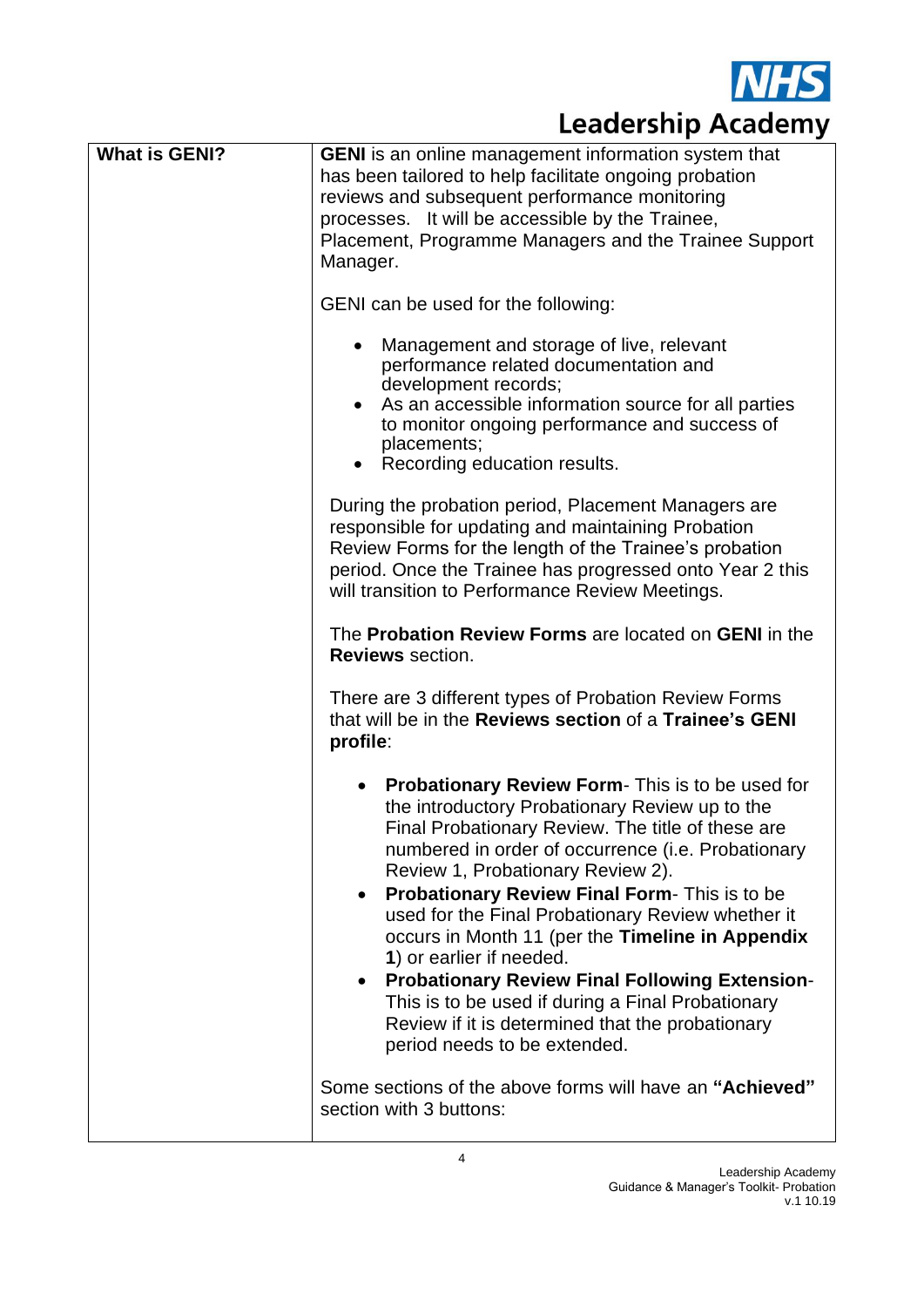

|                                                                        | <b>None or N/A-Please do not select this button.</b><br>No- Not achieved.<br>Yes- Achieved satisfactorily.<br>Please note that you need to click on Save every time that<br>you leave any of the Probation Review forms otherwise any<br>changes or work that you have done on these will not be<br>saved.                                                                                                                                                                                                                                                                                                                                                                                                                                                                                                                                                                                                                                                                                                                                                                                                                                                                                                                                                                                                                                                                                                                                                                                                                                                                                                                                                                                                         |
|------------------------------------------------------------------------|--------------------------------------------------------------------------------------------------------------------------------------------------------------------------------------------------------------------------------------------------------------------------------------------------------------------------------------------------------------------------------------------------------------------------------------------------------------------------------------------------------------------------------------------------------------------------------------------------------------------------------------------------------------------------------------------------------------------------------------------------------------------------------------------------------------------------------------------------------------------------------------------------------------------------------------------------------------------------------------------------------------------------------------------------------------------------------------------------------------------------------------------------------------------------------------------------------------------------------------------------------------------------------------------------------------------------------------------------------------------------------------------------------------------------------------------------------------------------------------------------------------------------------------------------------------------------------------------------------------------------------------------------------------------------------------------------------------------|
| <b>Conducting Formal</b><br><b>Probation Review</b><br><b>Meetings</b> | Probation review meetings are a two-way process to provide<br>both you and the Trainee the opportunity to regularly discuss<br>progress on a one-to-one and confidential basis.<br>If concerns are raised at the review meeting you should<br>discuss these fully, openly and supportively with the Trainee<br>and agree an action plan (the Probation Review Forms<br>have a section in which to include this). You should also get<br>in touch with the Trainee Support Manager to discuss the<br>situation and how best the Trainee can be supported.<br>You should clearly explain to the Trainee what will happen if<br>they continue to underperform or if their behaviour or<br>attendance are unacceptable.<br>The Trainee should fully understand that continuing to<br>underperform in any or all of these areas could lead to their<br>contract of employment ending.<br>At each meeting the manager should thoroughly discuss all<br>Sections in the Probation Review Forms and<br>Highlight what has gone well;<br>Explain clearly what has not gone well;<br>Explore any reasons or mitigating circumstances that<br>$\bullet$<br>may explain what has not gone well;<br>Agree whether any additional training or coaching is<br>$\bullet$<br>needed;<br>If the Trainee has an underlying health problem -<br>$\bullet$<br>consider whether any further support or reasonable<br>adjustments need to be considered. This may include<br>signposting to Employee Assistance Programme (EAP<br>- information available on GENI) or advice from<br>Occupational Health (referral through Trainee Support<br>Manager);<br>Encourage the Trainee to complete the Trainee<br>comments section on the form; |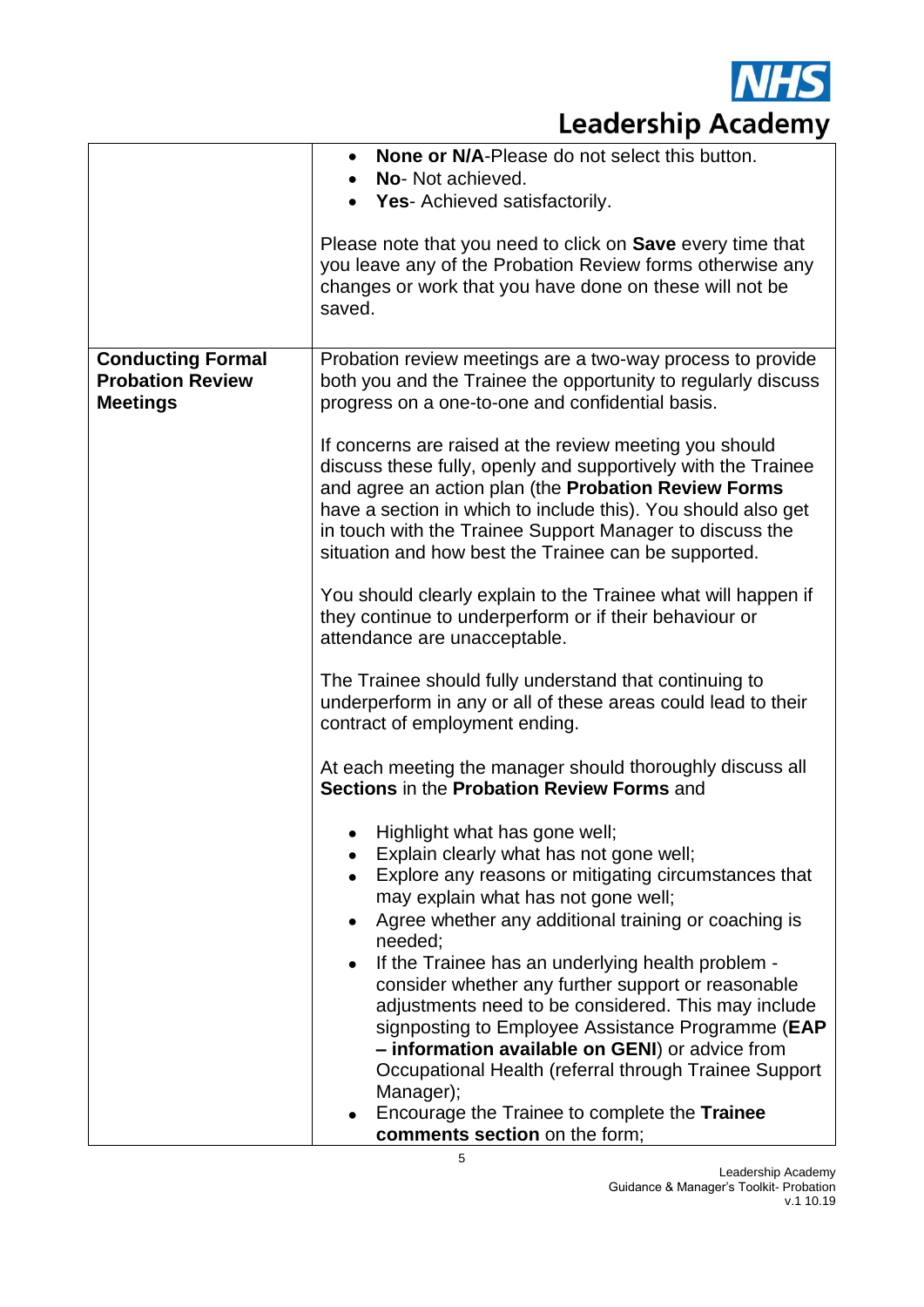

|                                                 | It is important that you give the Trainee every<br>$\bullet$<br>opportunity to succeed in the role; review meetings<br>should therefore be two-way, open, honest and<br>encouraging;<br>Review attendance levels during the period.                                                                                                                                                                         |
|-------------------------------------------------|-------------------------------------------------------------------------------------------------------------------------------------------------------------------------------------------------------------------------------------------------------------------------------------------------------------------------------------------------------------------------------------------------------------|
|                                                 | At the end of each review meeting, you should agree what<br>further action is required, including:                                                                                                                                                                                                                                                                                                          |
|                                                 | Any changes to the Trainee's objectives;<br>$\bullet$<br>Any additional training or coaching needed;<br>$\bullet$<br>When the next review meeting will be;<br>$\bullet$<br>A referral to Occupational Health (OH) if necessary.                                                                                                                                                                             |
|                                                 | The Trainee will be given the opportunity to discuss openly<br>any difficulties they are experiencing, either on a work or<br>personal level. Managers will offer advice, support and can<br>signpost to the Employee Assistance Programme (EAP)<br>where appropriate. The EAP operates a 24-hour confidential<br>counselling service available to all employees, details of<br>which can be found on GENI. |
|                                                 | You can also refer your Trainee to meet with their Trainee<br>Support Manager if needed, their role includes providing<br>guidance and support to the Trainee.                                                                                                                                                                                                                                              |
|                                                 | Referrals to Occupational Health should be made through the<br>Trainee Support Manager who will arrange an assessment<br>appointment through the GMTS National Office. The Trainee<br>Support Manager will contact the Trainee directly regarding<br>these arrangements.                                                                                                                                    |
|                                                 | If the Trainee has performed well - celebrate that success! It<br>is important that positive Trainee performance and<br>accomplishments are acknowledged and celebrated at every<br>opportunity. The probationary period is also a time to<br>encourage and support the Trainee if they are continuing to<br>perform well during the Scheme.                                                                |
| <b>Final Probation Review</b><br><b>Meeting</b> | At the end of the probationary period you should conduct a<br>final probation review of the Trainee's performance.                                                                                                                                                                                                                                                                                          |
|                                                 | If, at any time in the probationary period, there are serious<br>concerns about a Trainee's performance that have been<br>previously discussed but not improved upon, you should bring<br>forward and conduct the final probation review.                                                                                                                                                                   |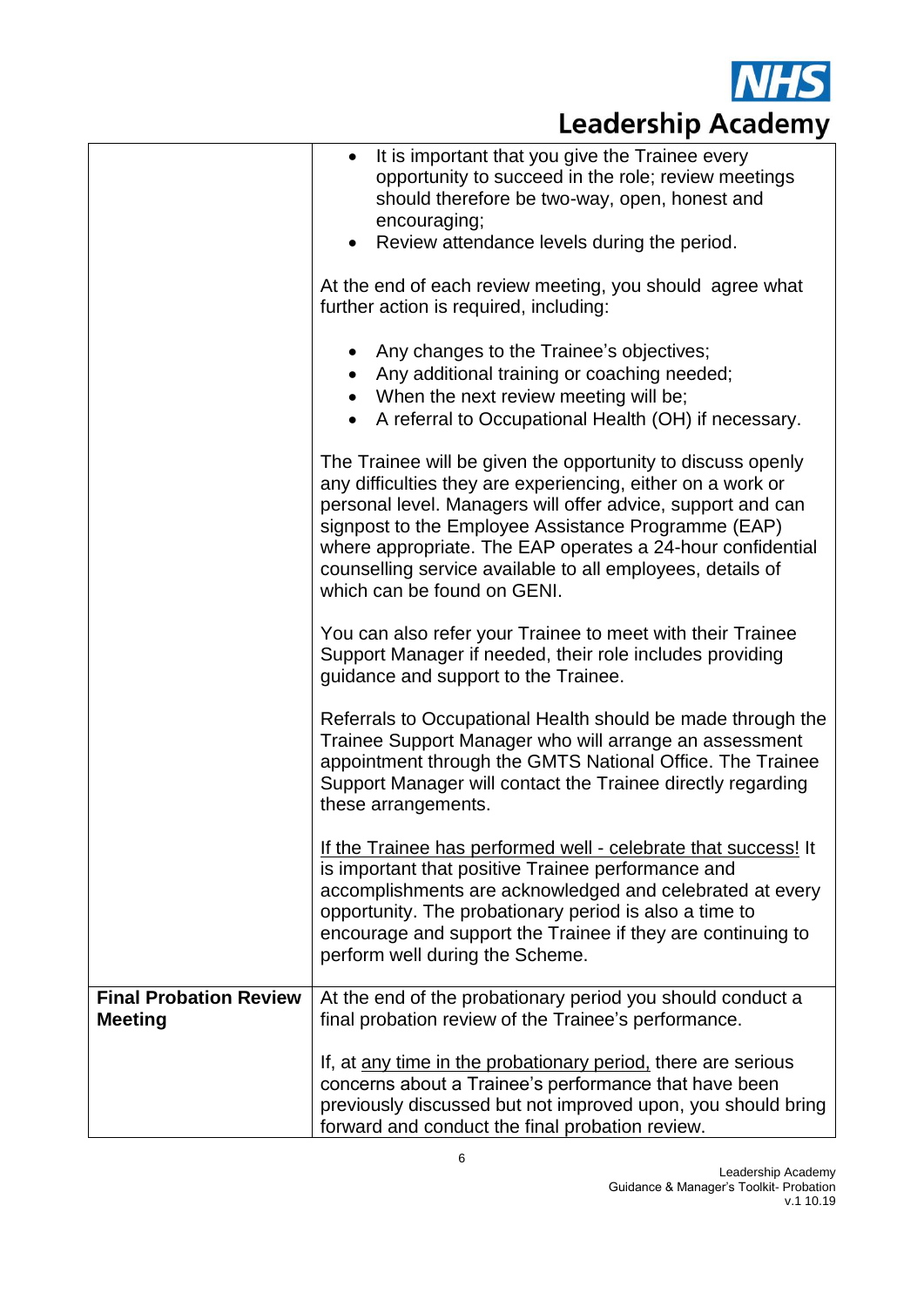

| Please refer to the "Steps for Preparing for Final<br><b>Probation Review"</b> for more detailed instructions.                                                                                                                                                                                                                                                                                                                                                           |
|--------------------------------------------------------------------------------------------------------------------------------------------------------------------------------------------------------------------------------------------------------------------------------------------------------------------------------------------------------------------------------------------------------------------------------------------------------------------------|
| * You should ensure the final review meeting is held at or<br>before the end of the agreed probationary period. If the<br>meeting does not take place by this date, technically the<br>Trainee may be confirmed as progressing to Year 2 on the<br>Scheme by default.                                                                                                                                                                                                    |
| If for whatever reason you cannot hold the final meeting on or<br>before the end of the probation, you must agree with the<br>Trainee to reschedule the meeting and confirm the date prior<br>to the end of the probationary period.                                                                                                                                                                                                                                     |
| This meeting will again discuss job performance, attendance<br>and behaviours. If the Trainee's performance is satisfactory<br>in all respects, the manager should communicate this fact.<br>Any shortfalls in performance will have been highlighted<br>before now. There should be no surprises at this final<br>probation review meeting.                                                                                                                             |
| The final probation review meeting is attended by the<br>following:                                                                                                                                                                                                                                                                                                                                                                                                      |
| The Trainee<br>$\bullet$<br>The Placement Manager<br>$\bullet$<br>Trade union representative or work colleague not<br>$\bullet$<br>acting in a legal capacity (if the Trainee wishes)<br>Another Manager or the Trainee Support Manager (if<br>$\bullet$<br>the Trainee or Placement Manager wishes)<br>A notetaker -the Trainee Support Manager (if there is a<br>٠<br>chance that the Trainee's contract could be terminated,<br>or the probationary period extended). |
| This meeting will have one of three outcomes:                                                                                                                                                                                                                                                                                                                                                                                                                            |
| The Trainee will be confirmed as having successfully<br>passed probation and therefore confirmed on Scheme<br>and for pay uplift to be applied in month 13;<br>The probationary period is extended considering<br>exceptional mitigating circumstances (this can be<br>extended for a maximum of three months);<br>Termination of the contract; (this must be authorised<br>٠<br>and discussed with the GMTS National Office prior to<br>any action being taken)         |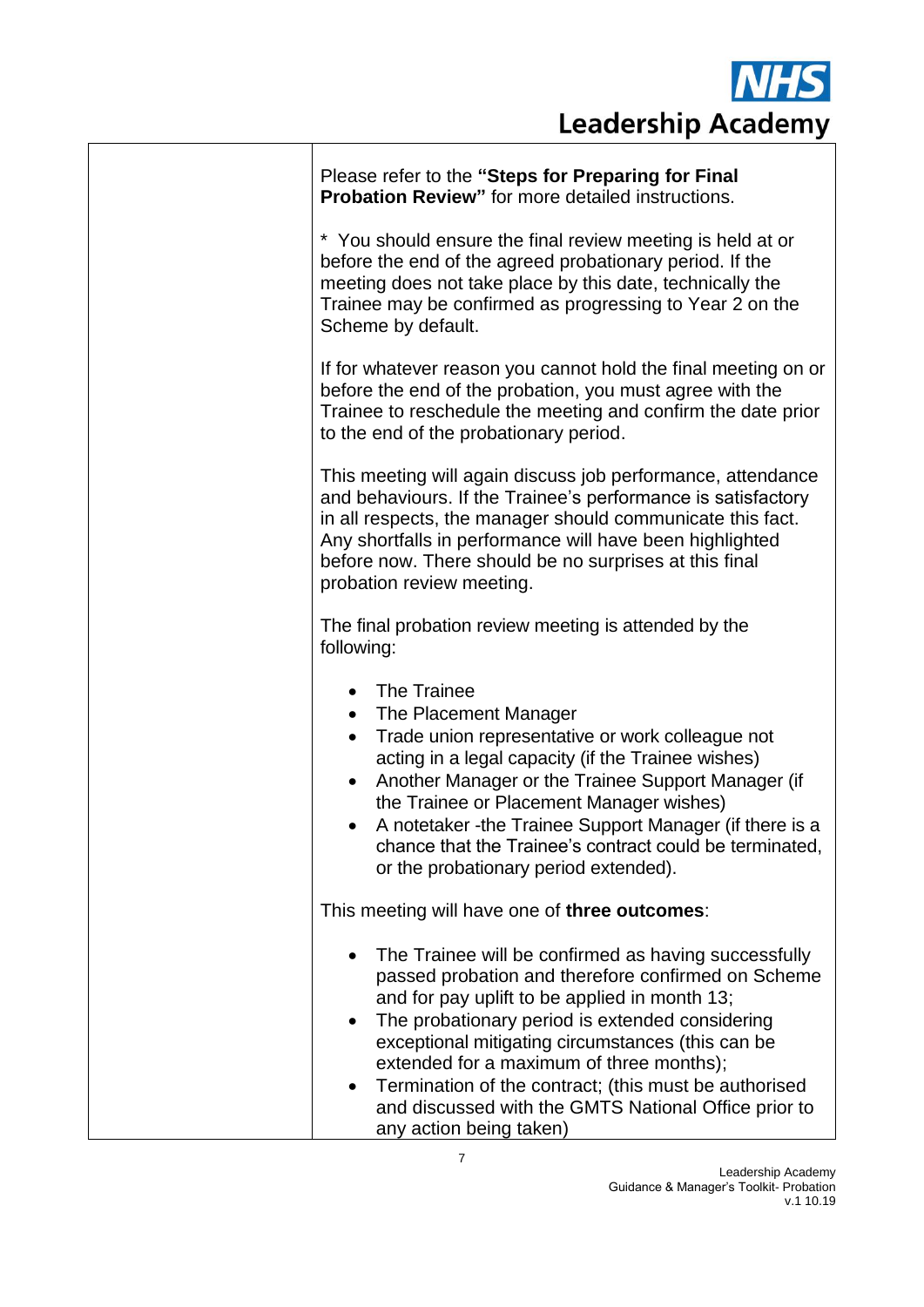| <b>Education Results and</b><br><b>Probation</b> | Education results are used for measuring the academic<br>performance which forms a part of the picture of a Trainees'<br>overall Scheme performance.                                                                                                                                                                                                                                                                                                                                                                                                                                                                                      |
|--------------------------------------------------|-------------------------------------------------------------------------------------------------------------------------------------------------------------------------------------------------------------------------------------------------------------------------------------------------------------------------------------------------------------------------------------------------------------------------------------------------------------------------------------------------------------------------------------------------------------------------------------------------------------------------------------------|
|                                                  | All Trainees must show evidence of their latest education<br>results to you (the Placement Manager) in each probation<br>review meeting. Trainees are responsible for ensuring that<br>the Academic Results section on their GENI profile is<br>updated with their latest education results in preparation for<br>each probation review meeting. If you (Placement Manager)<br>have any questions about the evidence shared, support can<br>be sought from the Trainee Support Manager or GMTS<br>national office.                                                                                                                        |
|                                                  | If a Trainee's education result is not available at the time of<br>the probation review meeting it should be discussed and<br>documented within the review form, including the reasons for<br>this and when the information will be available. The<br>education result then needs to be reviewed at the next<br>available probation review meeting. By the end of the 12-<br>month probationary period all Year 1 education results<br>should be available for review. If all of the Year 1 educations<br>results are not available, please contact GMTS National<br>Office to discuss.                                                   |
|                                                  | If any education exam or assignment results in a failure<br>during the probation period, managers must make note of<br>this in the relevant probation review meeting and follow up<br>the progress in the next probation review meeting.<br>Placement managers should contact the Trainee Support<br>Manager in the first instance to discuss the situation and<br>what support can put in place for the Trainee.                                                                                                                                                                                                                         |
|                                                  | The Trainee Support Manager will also advise you (the<br>Placement Manager) if there have been issues with a<br>Trainee's attendance or conduct in relation to the Elizabeth<br>Garrett Anderson Programme, Action Learning Sets/<br>Experiential Learning modules which also form part of the<br>Trainee's education. These may need to be addressed in a<br>probation review meeting. In these cases, the National Office<br>will flag with the Trainee Support Manager, who will then<br>contact you (the Placement Manager) to discuss. If these are<br>not flagged to you assume progression is in line with<br>Scheme requirements. |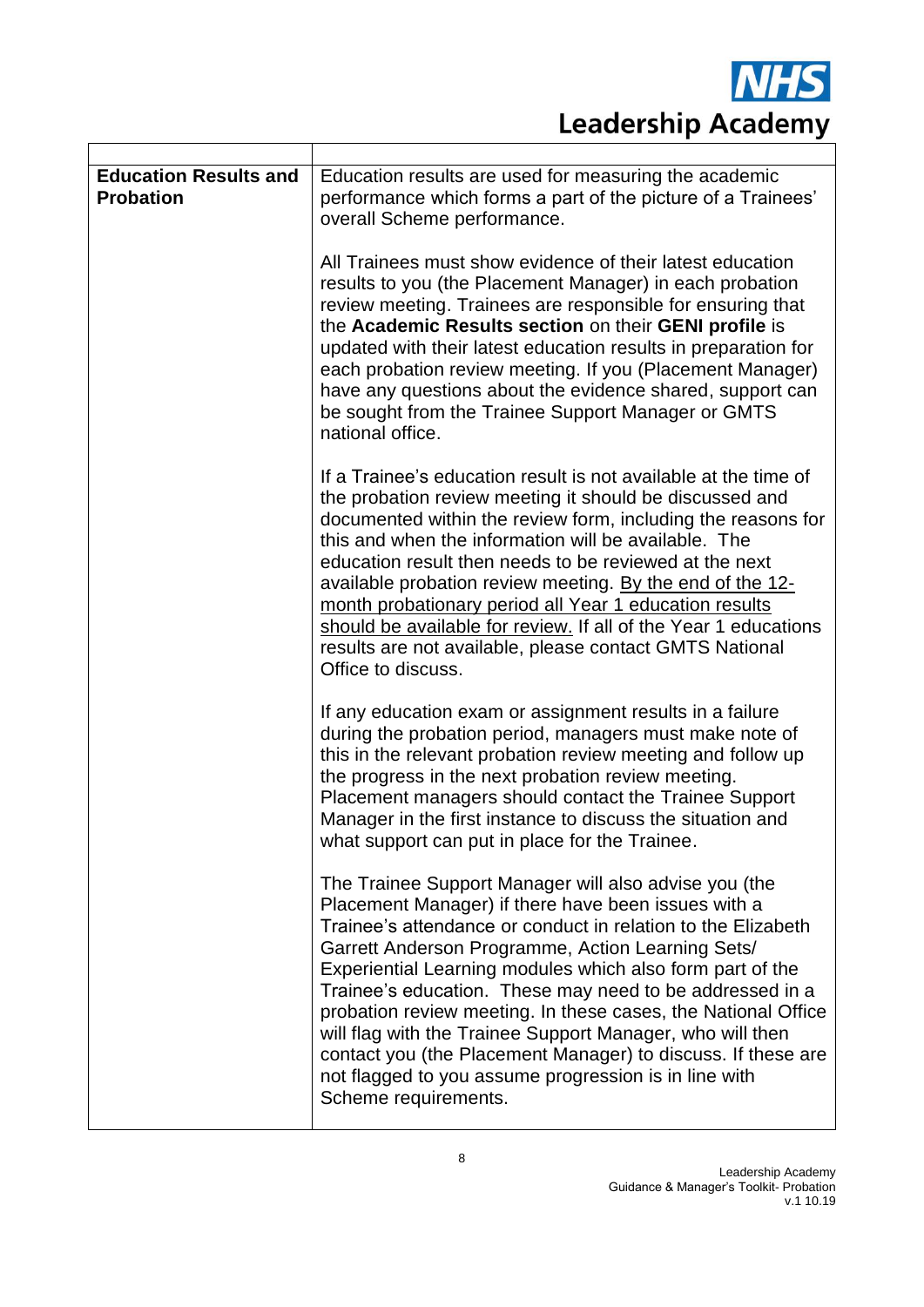

|                                | In exceptional cases deferrals of any education module or<br>exam must be discussed with the Trainee Support Manager<br>and approved by the GMTS National Office. In the event a<br>deferral is supported the probation period may be extended.<br>As the pay uplift is directly linked to successfully completing<br>probation, the pay uplift will be applied from the month after<br>the point at which probation is successfully passed. |
|--------------------------------|----------------------------------------------------------------------------------------------------------------------------------------------------------------------------------------------------------------------------------------------------------------------------------------------------------------------------------------------------------------------------------------------------------------------------------------------|
|                                | In the event of failures of education exams/assignments,<br>advice should be sought from the GMTS National Office.<br>The Trainee may be put on an improvement plan (aka a<br>"PIP") and re-sits/resubmissions may be supported. These<br>instances will be considered on an individualised case-by-<br>case basis with advice from the GMTS National Office.                                                                                |
|                                | The expectation is that Trainees will be on track with<br>education requirements at the end of the probation period<br>(including extension as appropriate). If this is not the case<br>and/or there is no improvement in academic results despite<br>appropriate support being provided, then the Trainee's<br>contract may be terminated (in a final probation review<br>meeting).                                                         |
| <b>Steps for Preparing for</b> | To prepare for the final probation review meeting:                                                                                                                                                                                                                                                                                                                                                                                           |
| <b>Final Probation Review</b>  | A date for the final probation review meeting should be<br>1.                                                                                                                                                                                                                                                                                                                                                                                |
|                                | agreed by the Placement Manager and Trainee;                                                                                                                                                                                                                                                                                                                                                                                                 |
|                                | The Trainee must be given 2 working days' notice of<br>2.<br>the final probation review meeting in writing via an                                                                                                                                                                                                                                                                                                                            |
|                                | invite letter from you. (5 working days' notice should                                                                                                                                                                                                                                                                                                                                                                                       |
|                                | ideally be given for this meeting if possible);                                                                                                                                                                                                                                                                                                                                                                                              |
|                                | Please use the template provided in GENI for the<br>3.<br>invite letter;                                                                                                                                                                                                                                                                                                                                                                     |
|                                | 4. Trainees may be accompanied by a trade union                                                                                                                                                                                                                                                                                                                                                                                              |
|                                | representative or a work colleague not acting in a legal<br>capacity if they wish;                                                                                                                                                                                                                                                                                                                                                           |
|                                | The meeting should be held in a private and quiet<br>5.                                                                                                                                                                                                                                                                                                                                                                                      |
|                                | room, it's expected that you as the Placement Manager                                                                                                                                                                                                                                                                                                                                                                                        |
|                                | would arrange this;<br>6. The Trainee Support Manager may be present at this                                                                                                                                                                                                                                                                                                                                                                 |
|                                | meeting or after the meeting for support if the Trainee                                                                                                                                                                                                                                                                                                                                                                                      |
|                                | wishes;<br>7. The Trainee Support Manager will communicate the                                                                                                                                                                                                                                                                                                                                                                               |
|                                | outcome to the Trainee and the Trainee Support                                                                                                                                                                                                                                                                                                                                                                                               |
|                                | Manager (who will update the information for the GMTS<br>National Office).                                                                                                                                                                                                                                                                                                                                                                   |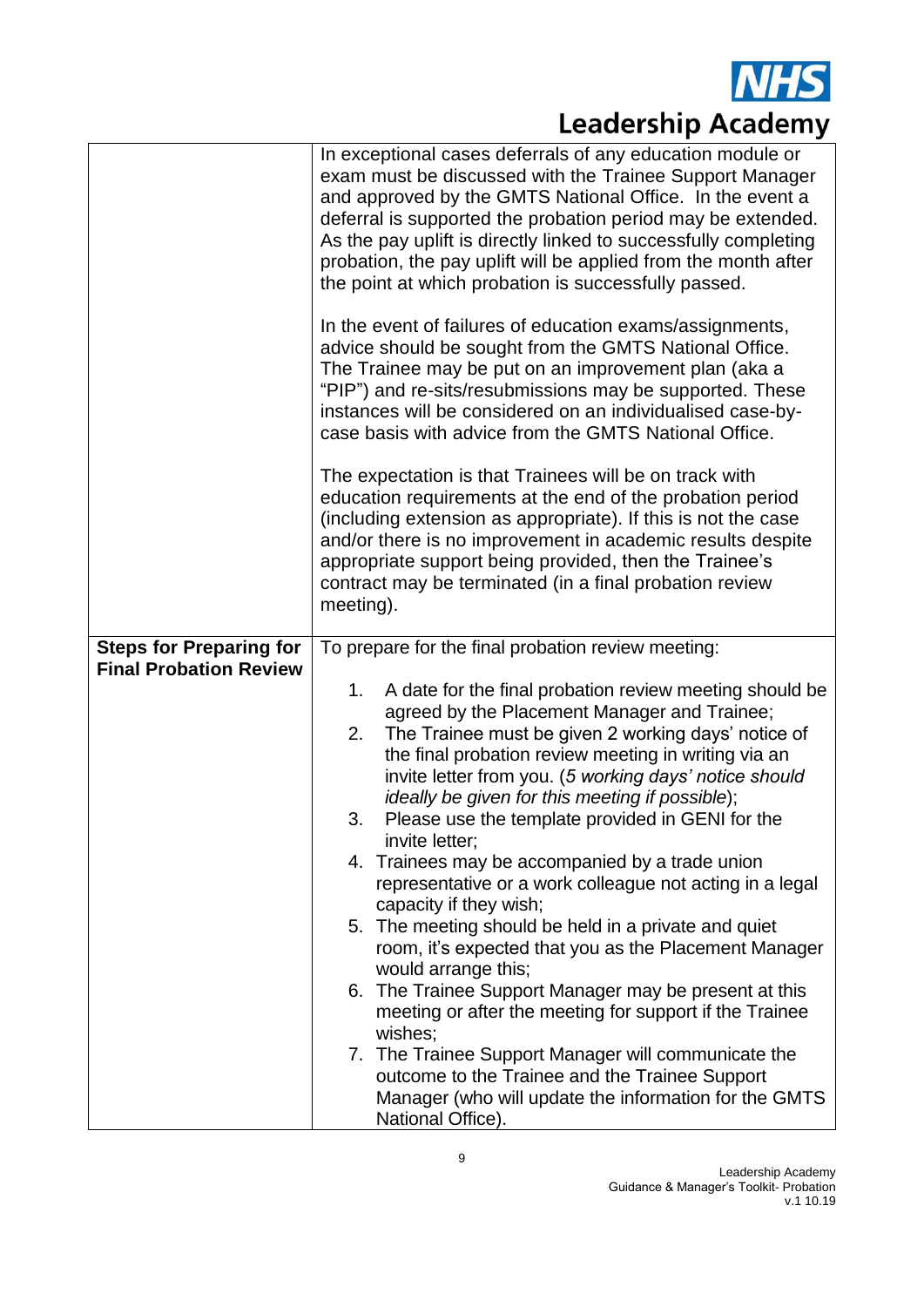|                                                                                                                                  | The final probation review meeting is attended by the<br>following:                                                                                                                                                                                                                                                                                                                                       |
|----------------------------------------------------------------------------------------------------------------------------------|-----------------------------------------------------------------------------------------------------------------------------------------------------------------------------------------------------------------------------------------------------------------------------------------------------------------------------------------------------------------------------------------------------------|
|                                                                                                                                  | The Trainee<br>$\bullet$<br>The Placement Manager<br>$\bullet$<br>Trade union representative or work colleague not<br>$\bullet$<br>acting in a legal capacity (if the Trainee wishes)<br>Another Manager or the Trainee Support Manager (if<br>$\bullet$<br>the Trainee or Placement Manager wishes)                                                                                                      |
|                                                                                                                                  | Final probation review meetings can be re-arranged once, if<br>the Trainee or their representative is unable to attend.                                                                                                                                                                                                                                                                                   |
|                                                                                                                                  | Any additional information or issues not raised in any<br>previous probationary review meetings by the Trainee that<br>they wish to present at the final probation review meeting,<br>must be made available to management at least 2 working<br>days prior to the final probation review meeting.                                                                                                        |
|                                                                                                                                  | *** It is important for managers to avoid an instance whereby<br>probation is passed by default it is essential that a final<br>probation review meeting is scheduled well in advance of the<br>date the probationary period ends.                                                                                                                                                                        |
| <b>Steps for Preparing for</b><br><b>Final Probation Review</b><br>(If extension of<br><b>Probation or early</b><br>termination) | If there have been areas of continual concern addressed<br>within probation review meetings in regards to Trainee<br>attendance, performance (work placement or academic) or<br>conduct with no visible progress, despite repeated<br>interventions and continual support, a final probation review<br>meeting can be brought forward (rather than occurring at the<br>11 <sup>th</sup> month of Year 1). |
|                                                                                                                                  | Prior to this being done, you (the Placement Manager) will<br>need to consult with the Trainee Support Manager first to<br>discuss this plan of action. The GMTS National Office must<br>be informed (usually via the Trainee Support Manager) if<br>there is a chance that the Trainee may be dismissed or that<br>the probation period may be extended.                                                 |
|                                                                                                                                  | To prepare for the final probation review meeting:                                                                                                                                                                                                                                                                                                                                                        |
|                                                                                                                                  | 1. A date for the final probation review meeting should be<br>agreed by the Placement Manager and Trainee with<br>the Trainee Support Manager. The Trainee must be<br>given 2 working days' notice of the final probation                                                                                                                                                                                 |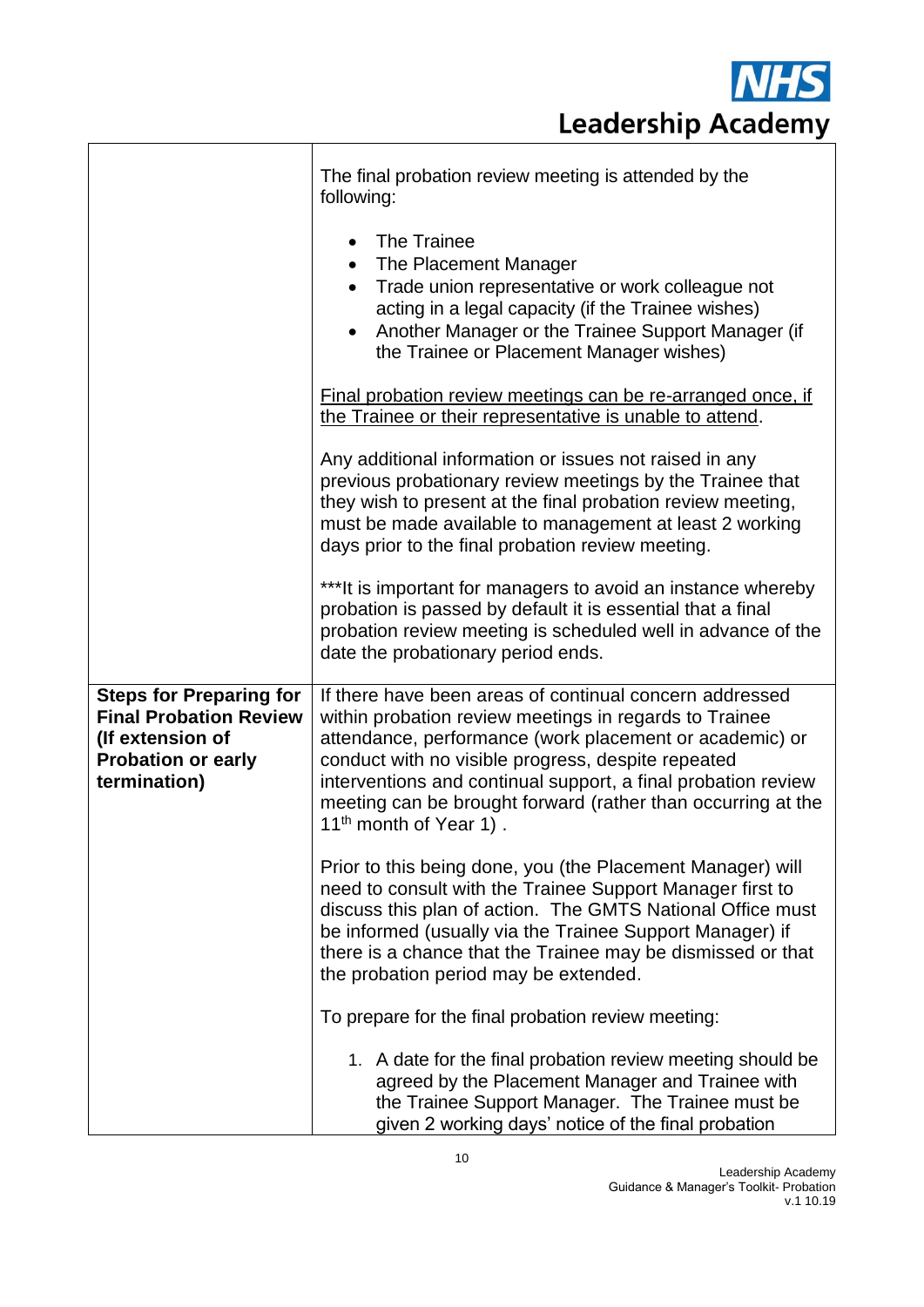

| review meeting in writing via a letter. (5 working days'<br>notice should ideally be given for this meeting if                                                                                                                                                                                                                                                                                                                                                                                                                   |
|----------------------------------------------------------------------------------------------------------------------------------------------------------------------------------------------------------------------------------------------------------------------------------------------------------------------------------------------------------------------------------------------------------------------------------------------------------------------------------------------------------------------------------|
|                                                                                                                                                                                                                                                                                                                                                                                                                                                                                                                                  |
| possible);<br>2. This letter will be sent out by the GMTS National Office                                                                                                                                                                                                                                                                                                                                                                                                                                                        |
| (informed by the Trainee Support Manager) on behalf<br>of the Placement Manager. The Placement Manager                                                                                                                                                                                                                                                                                                                                                                                                                           |
| will be copied into this letter;<br>3. If termination of employment is a possibility, then this<br>will be clearly referenced in the letter;                                                                                                                                                                                                                                                                                                                                                                                     |
| 4. Trainees may be accompanied by a trade union<br>representative or a work colleague not acting in a legal<br>capacity;                                                                                                                                                                                                                                                                                                                                                                                                         |
| 5. The meeting should be held in a private and quiet<br>room, it's expected the Placement Manager would<br>arrange this and communicate to the Trainee Support<br>Manager;                                                                                                                                                                                                                                                                                                                                                       |
| 6. A notetaker – the Trainee Support Manager will need to<br>be present to take the notes during the meeting in<br>cases of potential dismissal or extension of probation;                                                                                                                                                                                                                                                                                                                                                       |
| 7. Any notes taken at the meeting should be sent to the<br><b>GMTS National Office prior to distribution</b>                                                                                                                                                                                                                                                                                                                                                                                                                     |
| 8. The Trainee Support Manager may be present at this<br>meeting or after the meeting for support if the Trainee<br>wishes.                                                                                                                                                                                                                                                                                                                                                                                                      |
| 9. Outcomes and any further actions are decided in the<br>meeting. The Trainee Support Manager will then<br>communicate the outcome to the GMTS National<br>Office;                                                                                                                                                                                                                                                                                                                                                              |
| 10. The GMTS National Office will note the outcome and<br>advise the NHSBSA on this for their files;                                                                                                                                                                                                                                                                                                                                                                                                                             |
| 11. The GMTS National Office will send an outcome letter<br>to the Trainee.                                                                                                                                                                                                                                                                                                                                                                                                                                                      |
| The final probation review meeting is attended by the<br>following:                                                                                                                                                                                                                                                                                                                                                                                                                                                              |
| The Trainee<br>The Placement Manager<br>Trade union representative or work colleague not<br>$\bullet$<br>acting in a legal capacity (if the Trainee wishes)<br>Another Manager or the Trainee Support Manager (if<br>٠<br>the Trainee or Placement Manager wishes)<br>The Trainee Support Manager will take notes (in cases<br>$\bullet$<br>of potential dismissal or extension of probation)<br>Notes of the meeting and the outcome letter (in cases<br>$\bullet$<br>of dismissal or extension of probation) will be issued by |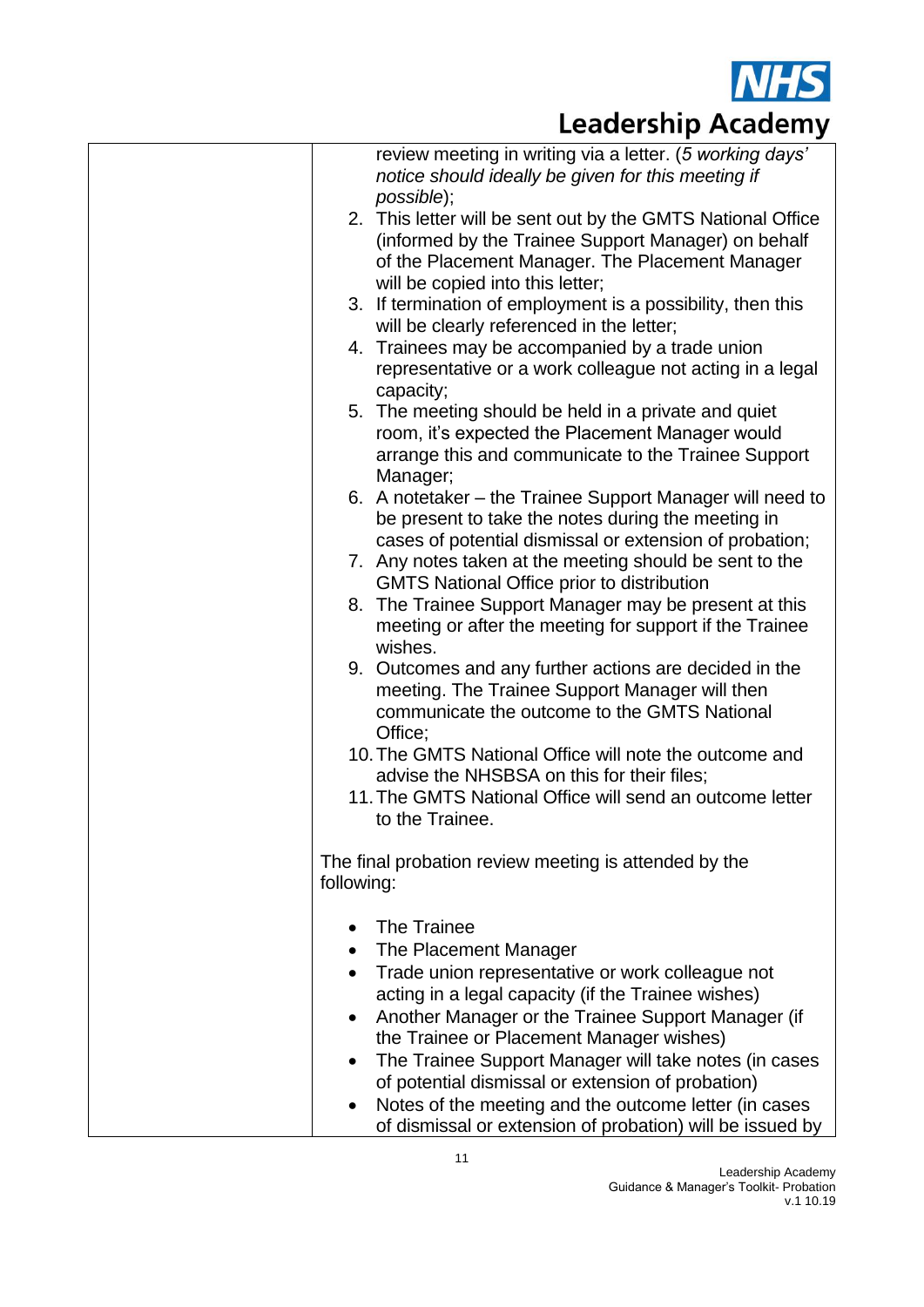

| the GMTS National Office                                                                                                                                                                                                                                                                        |
|-------------------------------------------------------------------------------------------------------------------------------------------------------------------------------------------------------------------------------------------------------------------------------------------------|
| Final probation review meetings can be re-arranged once, if<br>the Trainee or their representative is unable to attend.                                                                                                                                                                         |
| At the third attempt, a decision will be made in their<br>absence unless there are extenuating circumstances.                                                                                                                                                                                   |
| Any additional information or issues not raised in any<br>previous probation review meetings by the Trainee that they<br>wish to present at the final probation review meeting, must be<br>made available to management at least 2 working days prior<br>to the final probation review meeting. |
| ***It is important for managers to avoid an instance whereby<br>probation is passed by default it is essential that a final<br>probation review meeting is scheduled well in advance of the<br>date the probationary period ends.                                                               |
| <b>Extension of probation</b>                                                                                                                                                                                                                                                                   |
| If there are exceptional mitigating circumstances, in some<br>cases the probationary period may be extended from one<br>month to up to three months at maximum.                                                                                                                                 |
| Examples of such circumstances would be if it had not been<br>possible to make a fair assessment of a Trainee's<br>performance due to an extended period of absence or to allow<br>sufficient time to assess any reasonable adjustments to be<br>implemented for a condition.                   |
| We would expect Placement Managers to have frequent<br>check ins and meetings with the Trainee in order to assess<br>performance and/or improvement within the extension period.                                                                                                                |
| A Performance Improvement Plan (PIP) may be appropriate or<br>useful to use during the probation extension.                                                                                                                                                                                     |
| A final probation review meeting must be scheduled for the<br>end of the extension period. A separate form is available on<br>Geni for recording this meeting. Please see the section "Final<br><b>Probation Review Meeting"</b> in this document for how to do<br><u>this.</u>                 |
|                                                                                                                                                                                                                                                                                                 |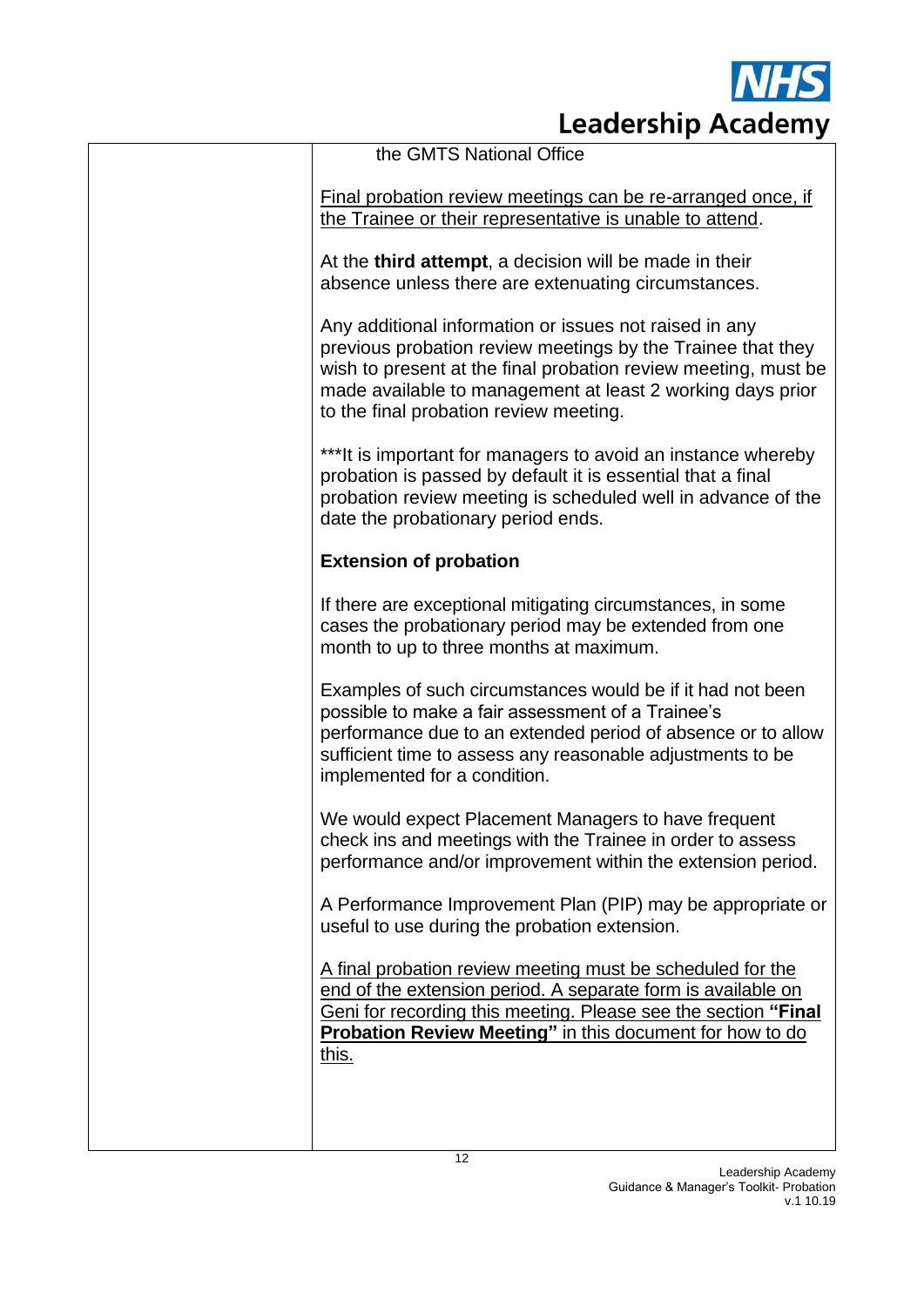

|                       | <b>Termination or Early Termination of Contract</b>                                                                                                                                                                                                                                                                                                                                                                                                                                                                                                                                                                                                                                                                                                                                                                                                                                                                                                                                                                                                                                                                                                                                                                                                                                                                                                                                                                                                      |
|-----------------------|----------------------------------------------------------------------------------------------------------------------------------------------------------------------------------------------------------------------------------------------------------------------------------------------------------------------------------------------------------------------------------------------------------------------------------------------------------------------------------------------------------------------------------------------------------------------------------------------------------------------------------------------------------------------------------------------------------------------------------------------------------------------------------------------------------------------------------------------------------------------------------------------------------------------------------------------------------------------------------------------------------------------------------------------------------------------------------------------------------------------------------------------------------------------------------------------------------------------------------------------------------------------------------------------------------------------------------------------------------------------------------------------------------------------------------------------------------|
|                       | If the Trainee has not met the requirements of the Scheme<br>outlined within the Probation Policy and all reasonable and<br>practical remedial action including consideration of any<br>protected characteristics or disability related conditions have<br>been exhausted (including but not limited to the extension of<br>the probation period) the Trainee may be dismissed from the<br>Scheme with 1 months' notice.                                                                                                                                                                                                                                                                                                                                                                                                                                                                                                                                                                                                                                                                                                                                                                                                                                                                                                                                                                                                                                 |
|                       | If the reason for termination is gross misconduct, the Trainee<br>will be summarily dismissed and will not be entitled to notice or<br>pay in lieu of notice.                                                                                                                                                                                                                                                                                                                                                                                                                                                                                                                                                                                                                                                                                                                                                                                                                                                                                                                                                                                                                                                                                                                                                                                                                                                                                            |
|                       | The Trainee Support Manager and the GMTS National Office<br>must be consulted in these instances. Only the GMTS<br>National Office can give authority for dismissal.                                                                                                                                                                                                                                                                                                                                                                                                                                                                                                                                                                                                                                                                                                                                                                                                                                                                                                                                                                                                                                                                                                                                                                                                                                                                                     |
| <b>Hints and Tips</b> | Focus on successes. Where a Trainee has performed<br>$\bullet$<br>well, credit this within the Probation Review Forms.<br>Be clear and precise when discussing areas in which<br>$\bullet$<br>the Trainee is failing to meet the required standard,<br>providing specific examples and situations (is this in<br>the placement, education, general conduct etc.) where<br>possible.<br>Keep accurate, factual records of conversations held<br>$\bullet$<br>on the Probation Review forms.<br>Give the Trainee prompt feedback if problems arise.<br>$\bullet$<br>Feedback relayed from you can originate from Trainee<br>Support Managers, placement co-workers or other<br>Scheme stakeholders as well as from yourself. Please<br>note that you must obtain permission from the person<br>giving feedback first. Feedback should be factual and<br>relevant.<br>Try to establish any underlying reason for performance<br>$\bullet$<br>problems and anything relevant which needs to be<br>addressed.<br>Be tolerant and realistic, don't expect perfection as the<br>$\bullet$<br>Trainee will be new to their placement role (as<br>opposed to a regular member of your staff where you<br>would expect a certain level of experience).<br>Criticism is encouraged to be delivered in a<br>$\bullet$<br>constructive way with positive language used and<br>action-oriented changes encouraged.<br>Promote two-way dialogue and ask open questions. |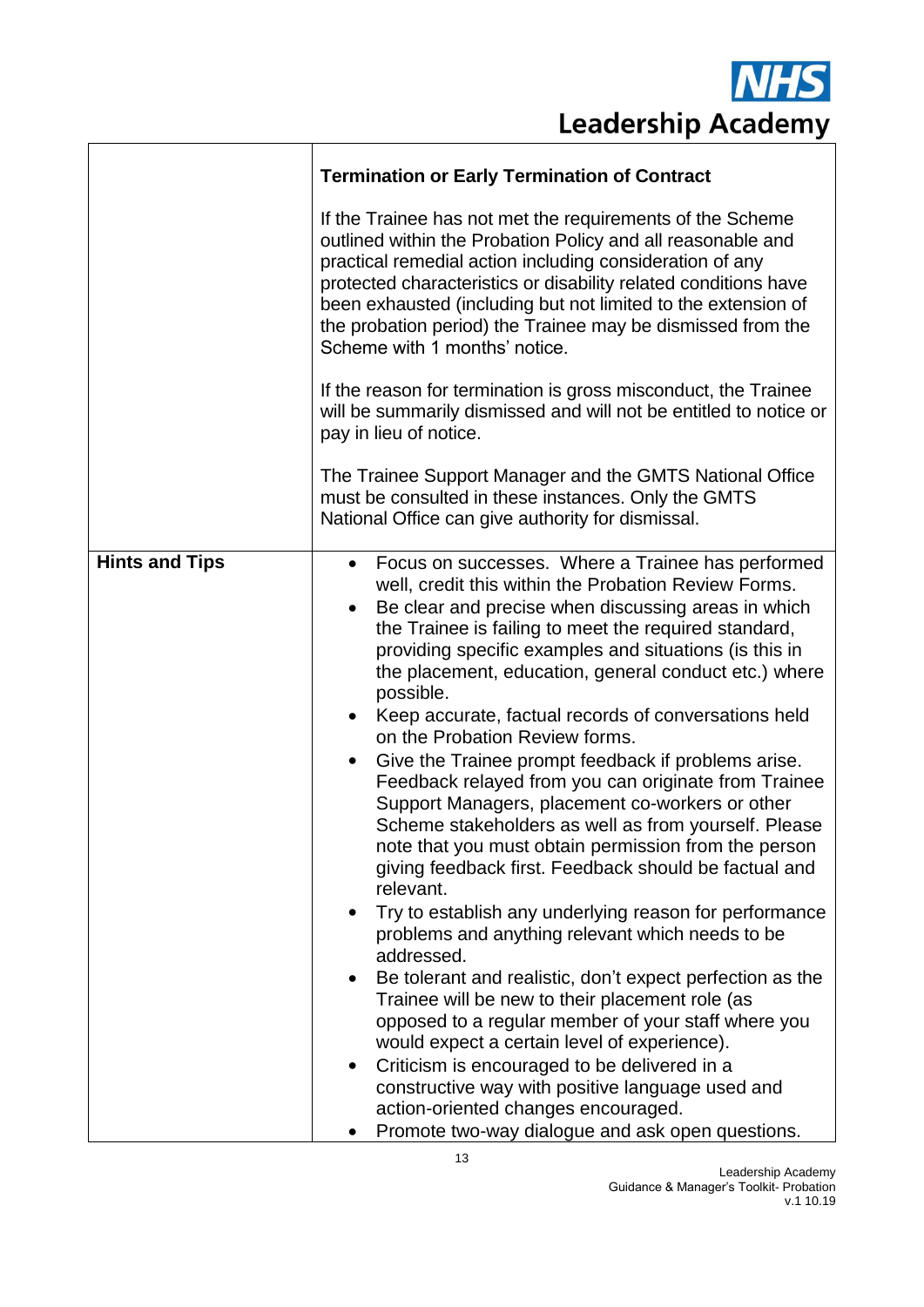

|                               | Draw upon your management experience to guide<br>$\bullet$                                                               |
|-------------------------------|--------------------------------------------------------------------------------------------------------------------------|
|                               | your review conversations with your Trainee.                                                                             |
|                               | Listen to and consider the Trainee's point of view and<br>$\bullet$<br>how you can provide support.                      |
|                               |                                                                                                                          |
|                               | Check Trainees' understanding so that they are clear<br>on the expectations of them whilst they are on the               |
|                               | Scheme as future NHS leaders.                                                                                            |
|                               | It will be important for the Trainee that review dates are<br>$\bullet$                                                  |
|                               | set in advance and that these are kept so that you and                                                                   |
|                               | your Trainee can plan your conversation accordingly.                                                                     |
|                               | Remain professional at all times, keeping emotions out<br>$\bullet$                                                      |
|                               | of the meetings.                                                                                                         |
|                               | Your local probation policy may also be a useful                                                                         |
|                               | reference for additional guidance and to suggest ways                                                                    |
|                               | to approach the probation review meetings with your<br>Trainee.                                                          |
| <b>Keeping Records</b>        | It is important that Probation Review Forms on GENI are                                                                  |
|                               | fully completed at each meeting by the Placement Manager.                                                                |
|                               | The forms are a record of the evidence as to whether the                                                                 |
|                               | probationary period has been successful. The form should                                                                 |
|                               | highlight the expected performance, the actual performance                                                               |
|                               | and what support has been offered throughout the period.                                                                 |
|                               | Forms can be completed on GENI and are available for                                                                     |
|                               | Placement Managers and Trainees as a record on GENI.                                                                     |
| <b>Pay Uplift</b>             | At the successful passing of probation at the end of Year 1                                                              |
|                               | (or at the end of the probation extension where the Trainee                                                              |
|                               | has successfully passed probation) the Trainee will be                                                                   |
|                               | eligible for a Pay Uplift which will be applied in month 13.                                                             |
|                               |                                                                                                                          |
|                               | In the event of probation extension for performance or exam                                                              |
|                               | failure, once successful achievement of probation has been<br>reached, the pay uplift will be applied from the following |
|                               | month.                                                                                                                   |
| <b>Grievance &amp; Appeal</b> | If a Trainee raises a grievance in relation to the probationary                                                          |
| <b>Procedures for</b>         | process, it will generally be appropriate to deal with the                                                               |
| <b>Trainees</b>               | grievance concurrently with the probationary process i.e. you                                                            |
|                               | (the Placement Manager) can deal with the Trainee's                                                                      |
|                               | concerns in the course of the probationary process.                                                                      |
|                               | Where a grievance relates to the Placement Manager                                                                       |
|                               | conducting the probationary process, any feedback or review                                                              |
|                               | meetings should be attended by a neutral manager to ensure                                                               |
|                               | they are carried out appropriately. In extreme cases where                                                               |
|                               | the Trainee has made a particularly serious allegation, it may                                                           |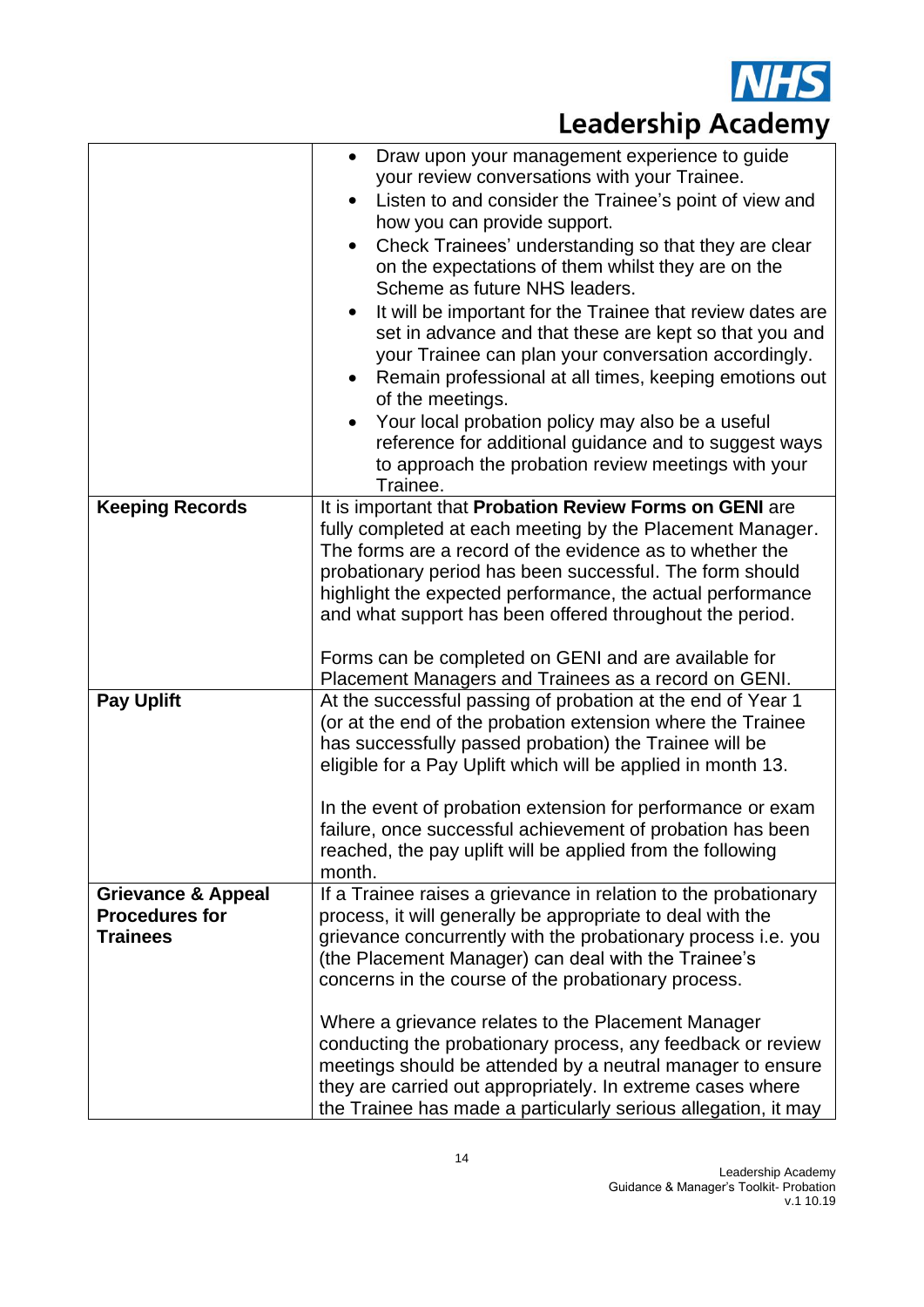

|                                                                              | be necessary to extend the probationary period to allow a full<br>investigation.                                                                                                                                                                                                                                                                                 |
|------------------------------------------------------------------------------|------------------------------------------------------------------------------------------------------------------------------------------------------------------------------------------------------------------------------------------------------------------------------------------------------------------------------------------------------------------|
|                                                                              | The appeal process is in Section 7 of the Disciplinary<br>Policy which can be viewed on GENI.                                                                                                                                                                                                                                                                    |
| <b>Voluntary Resignation</b><br><b>During the Probation</b><br><b>Period</b> | The probationary period is two way as it is a time for the<br>Trainee to assess whether the Scheme is right for them.                                                                                                                                                                                                                                            |
|                                                                              | If at any time during the Scheme, a Trainee feels that the<br>Scheme is not right for them, encourage an open dialogue<br>with the Trainee to discuss why this may be and what may<br>help improve their experience.                                                                                                                                             |
|                                                                              | The Trainee Support Manager is a good resource for the<br>Trainee to draw on if they need help, support or coaching<br>and you (the Placement Manager) should encourage<br>Trainees to reach out for support and advice.                                                                                                                                         |
|                                                                              | Trainees have the right to leave the Scheme at any time<br>including during the probation period if they feel that they do<br>not want to continue the Scheme for any reason. We request<br>in these cases, that Trainees give one month's notice of<br>resignation, however pay in lieu of notice can be considered<br>depending on the individual situation.   |
| <b>Performance Reviews</b><br><b>Post-Probation</b>                          | Following successfully passing probation and progress to<br>Year 2 of the Scheme attention turns to Performance Review<br>rather than Probation Review this is reflected as such in<br><b>Performance Review forms on GENI.</b>                                                                                                                                  |
|                                                                              | These milestones are recorded as formal <b>Performance</b><br><b>Reviews</b> by the Placement Managers on GENI. Separate<br>guidance is available for this.                                                                                                                                                                                                      |
|                                                                              | <b>Competency achievement</b> is to be documented in the<br><b>Competencies section of GENI and this continues</b><br>throughout probation and for the remainder of the<br><b>Scheme.</b> Additional meetings to the regular probation<br>reviews may be scheduled to sign off competency<br>achievement. These meeting should be locally led by the<br>Trainee. |
|                                                                              | It is the responsibility of the Trainee to arrange these reviews<br>and ensure that they take place within the required<br>timeframe.                                                                                                                                                                                                                            |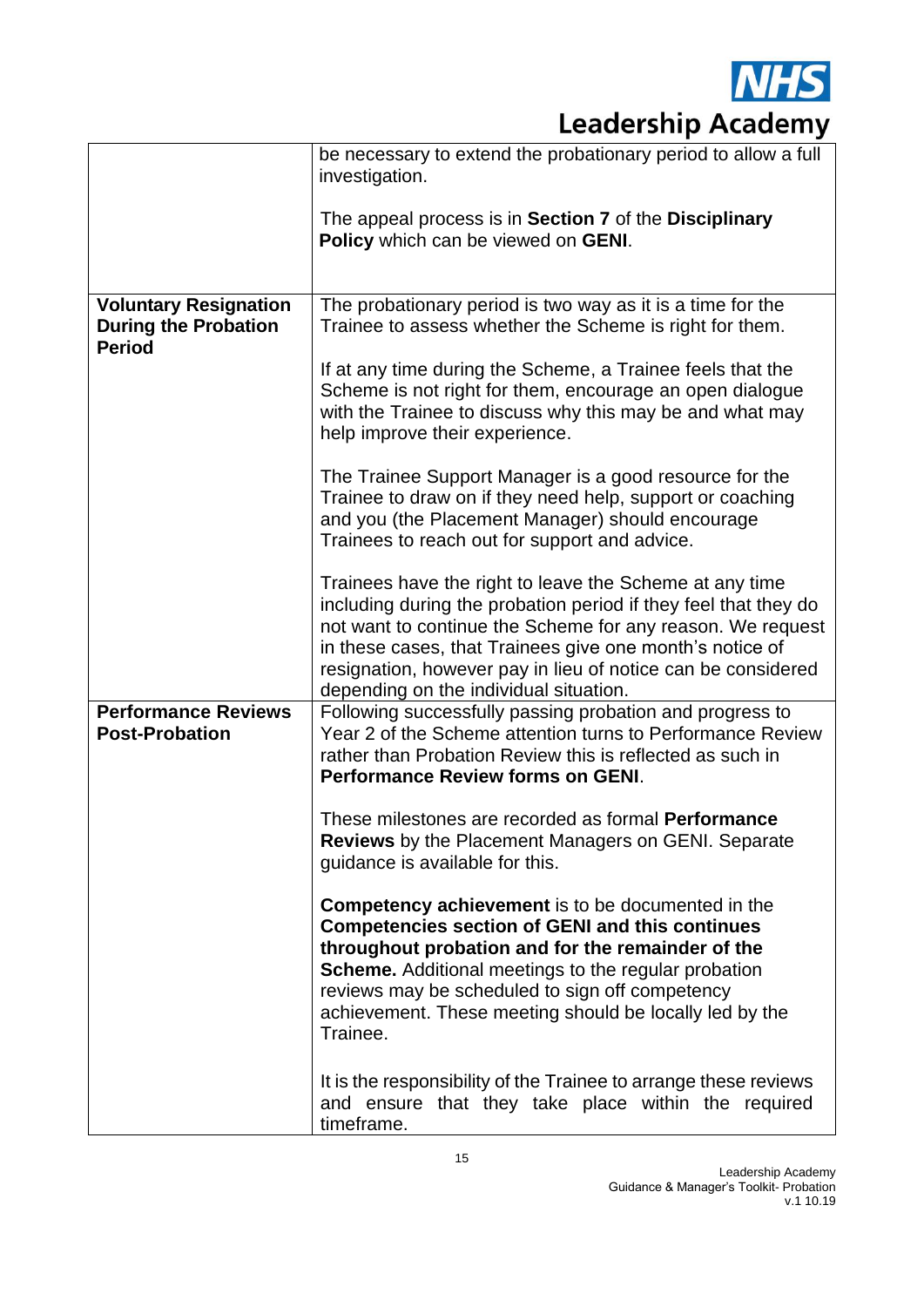

| The required timeframe for Performance Reviews is set out<br>in the Probation and Performance Review Timeline in the<br><b>Appendix of this document.</b>                                                                                                                                                                                                   |
|-------------------------------------------------------------------------------------------------------------------------------------------------------------------------------------------------------------------------------------------------------------------------------------------------------------------------------------------------------------|
| The maintenance of the Performance Review Form<br>should be trainee-led and approved by a manager. This<br>differs from the process during the probationary period<br>where the manager leads the maintenance of the Probation<br>Review Forms as during the remainder of the Scheme the<br>Trainee is expected to manage their own records and<br>reviews. |
| Trainees can also use the support, guidance and input from<br>Placement and Programme Managers as necessary and<br>appropriate.                                                                                                                                                                                                                             |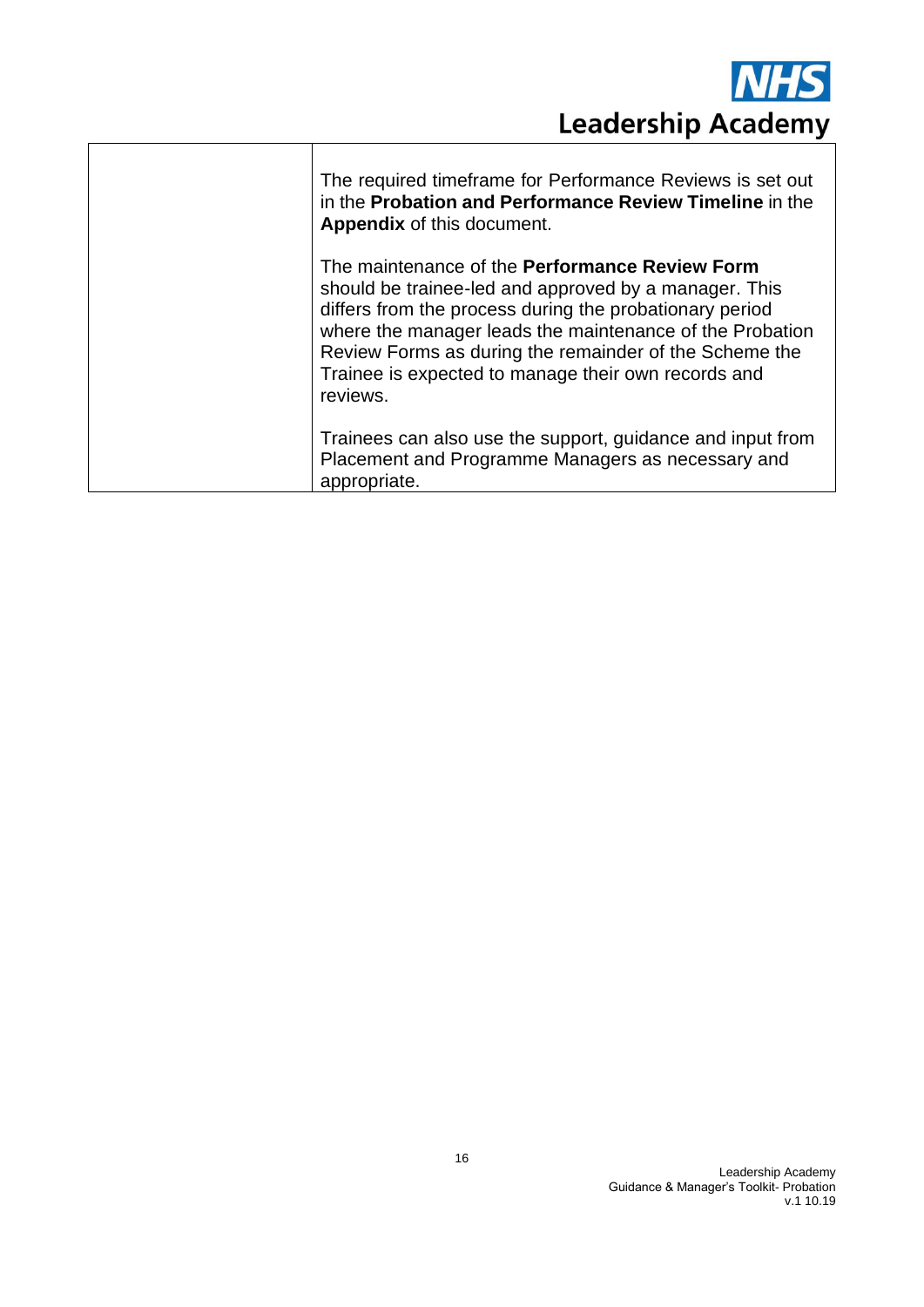

#### **List of Appendices:**

**Appendix 1 – Probation and Performance Review Timeline Appendix 2 – Probation Administration Workflow (Page 1 and 2)**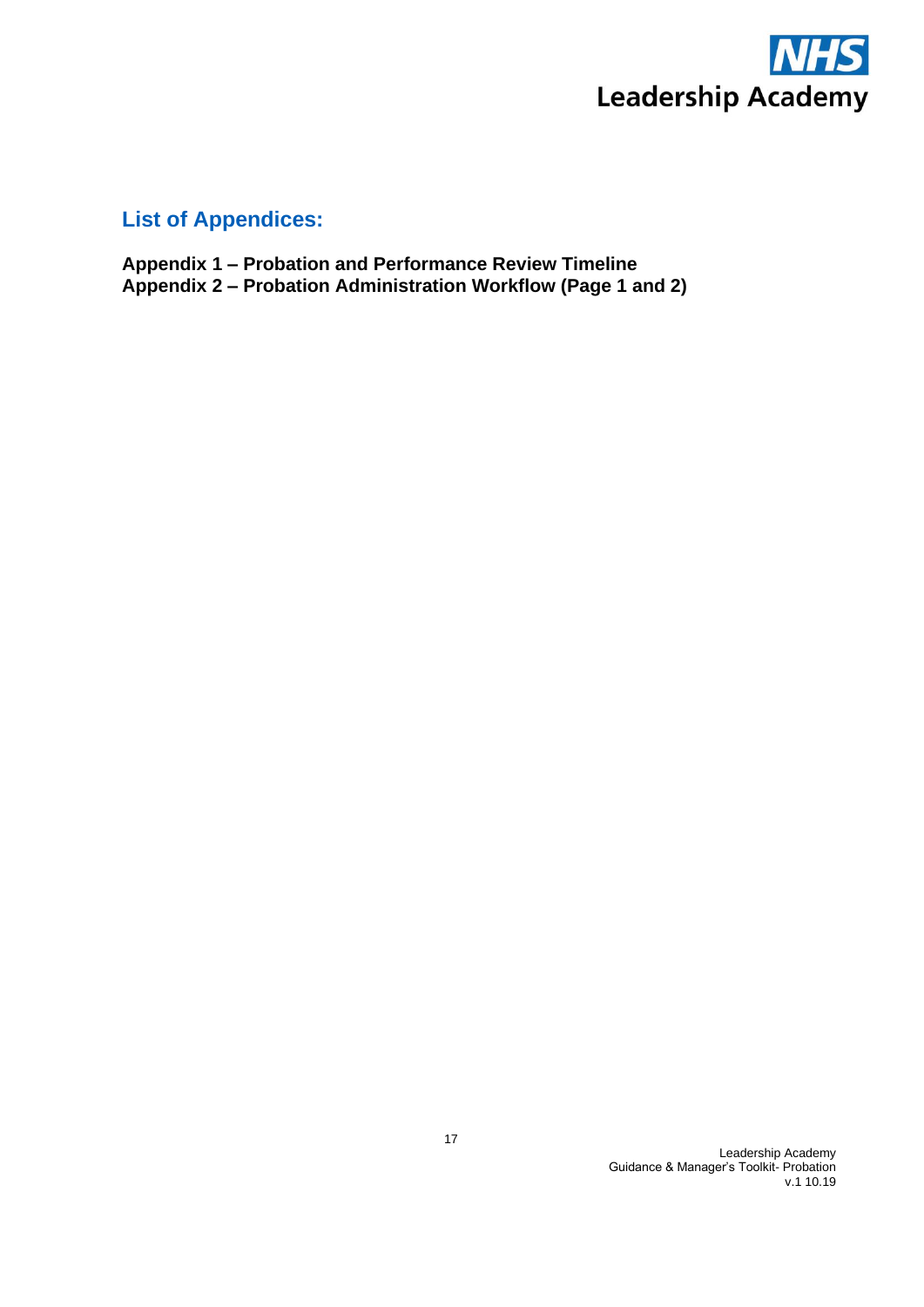

#### **GMTS Probation & Performance Review Timeline**

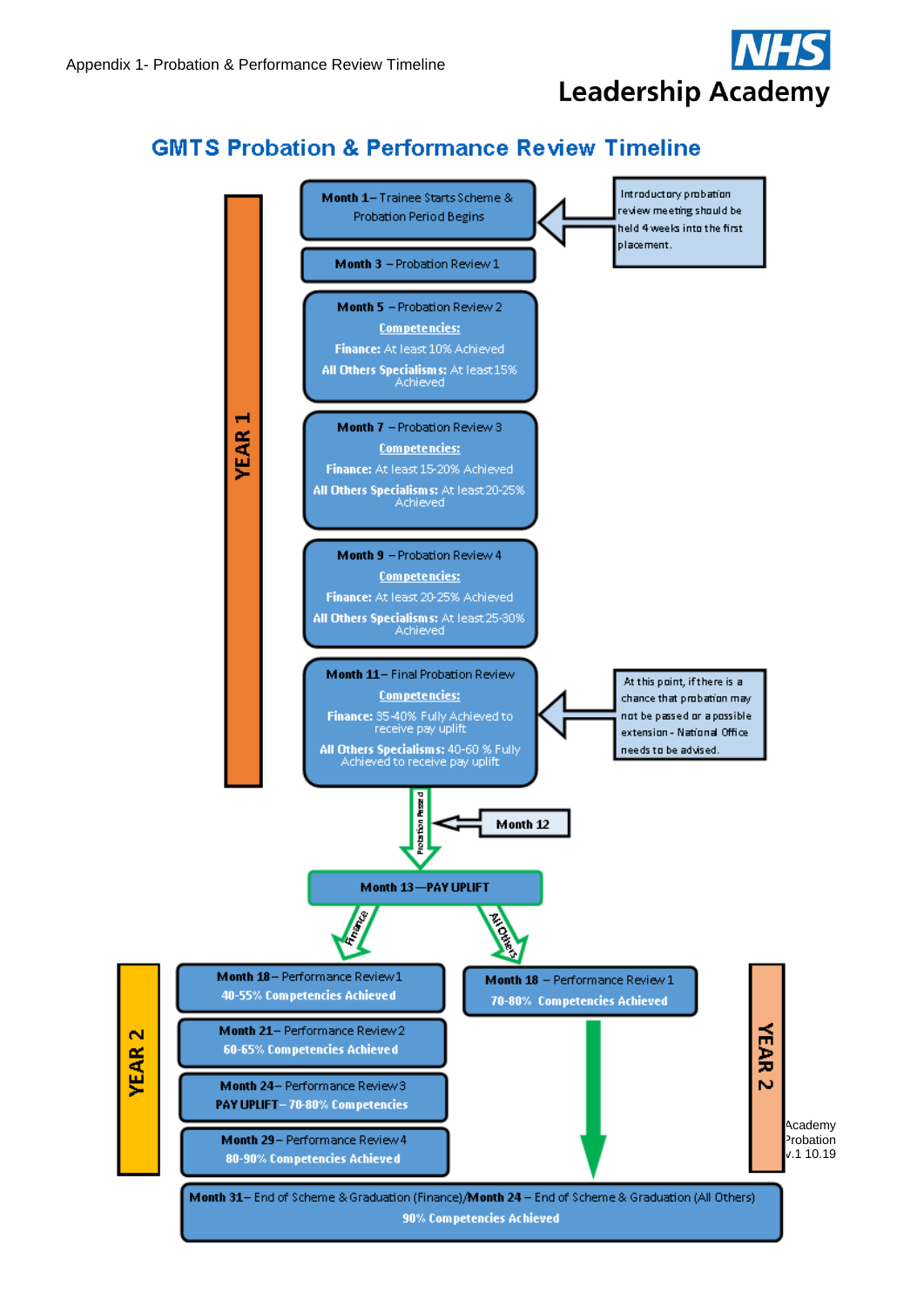